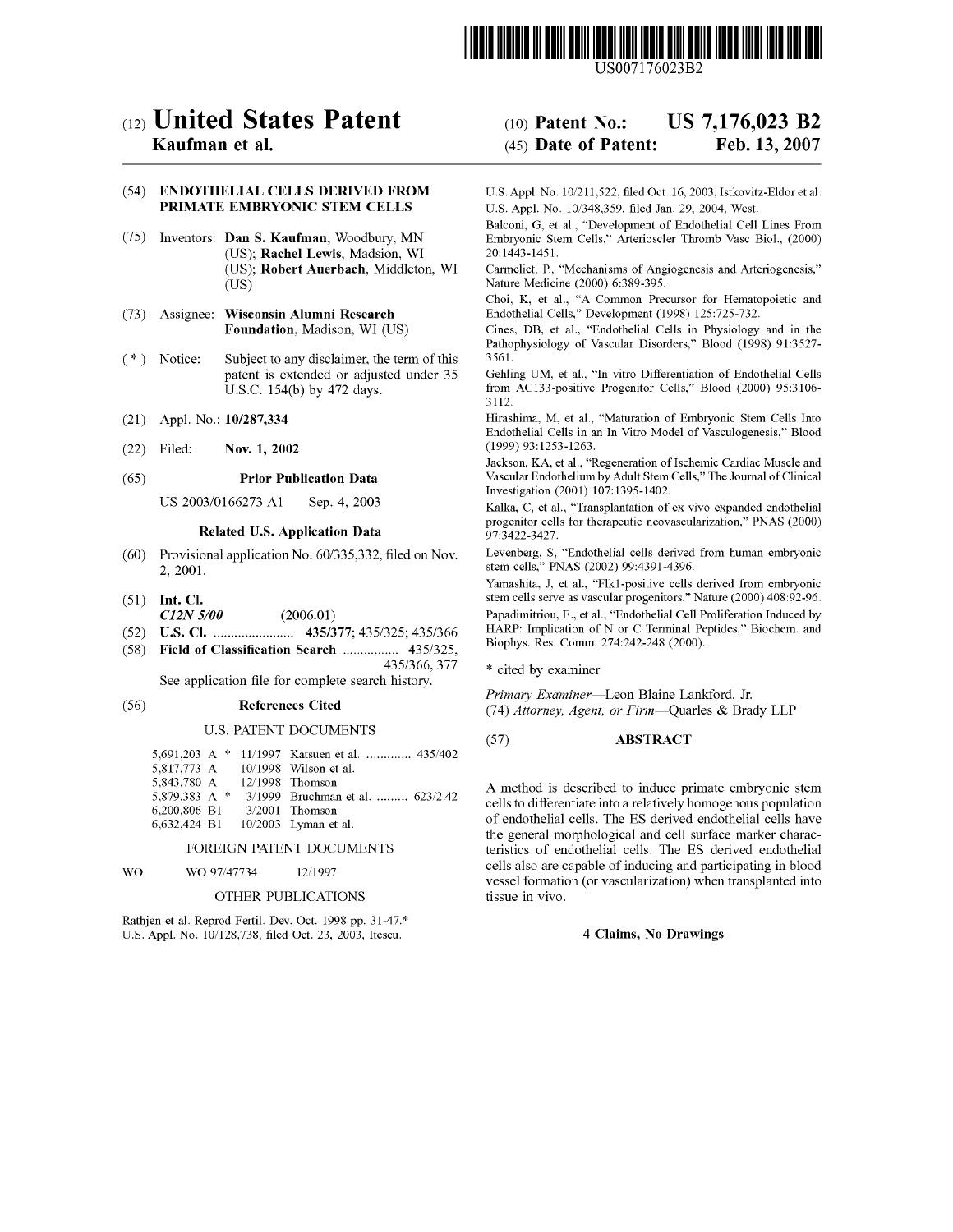25

## **ENDOTHELIAL CELLS DERIVED FROM PRIMATE EMBRYONIC STEM CELLS**

CROSS-REFERENCE TO RELATED technique is required for each new desired lineage.<br>APPLICATIONS 5 Endothelial cells make up a network of interco

This application claims priority from U.S. Provisional Patent Application No. 60/335,332 filed Nov. 2, 2001.

### STATEMENT REGARDING FEDERALLY SPONSORED RESEARCH OR DEVELOPMENT

To be determined.

Stem cells are defined to be cells which are capable both of self-renewal and differentiation into one or more differentiated cell types. Human embryonic stem cells are a category of stem cells created from human pre-implantation  $_{20}$ blastocysts. Human embryonic stem cells are pluripotent and may be totipotent, meaning that they can certainly differentiate into many cell types evidenced in an adult human body and may be capable of differentiating into all cell types present in the human body.

Embryonic stem cells (ES cells) have also been derived in a number of animals other than humans. For example, much scientific work has been conducted with murine ES cells. Once a method for the initiation of ES cell cultures for a particular species is worked out, it becomes possible to 30 manipulate the ES cells, and animals which result therefrom, murine ES cells in which one or another specific gene is  $35$  invention will become apparent from the following specifiin a variety of ways to learn useful information about the genetics of the animal under study. For example, it has become possible over the past decade to create cultures of knocked out in each murine stem cell culture. While some techniques that could be worked out in murine ES cell systems were transferable to other species, many were not. For example, the basic techniques which could be used to create murine ES cell cultures did not transfer well to many 40 other animal species. For the development of techniques for the culture and manipulation of human ES cells, the murine cell may therefore not be the best model due to the phylogenic distance between humans and mice. However, in the course of the development of the science of human ES cell 45 cultures and techniques, much of the preliminary work was conducted in non-human primates, such as the rhesus monkey. Other primate ES cell cultures have proven to be a relatively reliable model for systems that could be easily transferred to human cell culture. For an example, murine 50 ES cell cultures require application of leukemia inhibitory factor (LIF) or another agonist of the gp130/STAT3 signaling pathway for maintenance of undifferentiated cell growth, whereas human and rhesus monkey ES cell cultures do not require LIF for undifferentiated cell growth. Prior work on 55 hematopoiesis using rhesus monkey ES cells validates the utility of this system for doing pre-clinical investigations for techniques that can be transferred to human ES cell cultures.

One of the exciting potential uses of stem cells is for human tissue transplantation. It is hoped and expected that 60 techniques can be developed to direct the differentiation of stem cells into specific lineages which can then be transferred into the human body to replace or enhance tissues of the body. In order to do that, first techniques must be developed to direct the differentiation of stem cells into the 65 specific cell lineages desired. Techniques have already been proposed to direct stem cell cultures into lineages of hemato-

poeic, neural, cardiomyocyte, pancreatic and other lineages. These techniques have proven to be quite different from each other and independent in the sense that a new and different

Endothelial cells make up a network of interconnected cells in the human body that line blood vessels, lymphatic vessels, and form capillaries. Endothelial cells regulate the flow of nutrient substances and create and respond to diverse biologically active molecules. While it has been demonstrate

10 that human ES cells will differentiate into many progeny cells types, including endothelial cells, it has not been previously possible to create distinct cultures of derivatives of human ES cells directed into an endothelial lineage.

## BACKGROUND OF THE INVENTION  $_{15}$  BRIEF SUMMARY OF THE INVENTION

The present invention is summarized in that a method has been developed which permits the direct differentiation of a culture of embryonic stem cells into a culture of endothelial cells. The method includes culturing the embryonic stem cells in a culture medium previously known to maintain endothelial cells and which, it now turns out, has the capability to support embryonic stem cells in the process of differentiation into endothelial cells.

The present invention is also summarized in that cultures of endothelial cells derived from embryonic stem cells which have morphology and cell surface markers characteristic of endothelial cells and which are capable of inducing vascularization of tissue in vivo.

It is a feature of the present invention in that it is relatively efficient to perform since its steps are simple, and the result is a culture that appears to be a relatively homogenous population of endothelial cells.

Other objects, advantages and features of the present cation when taken in conjunction with the accompanying drawings.

#### BRIEF DESCRIPTION OF THE SEVERAL VIEWS OF THE DRAWINGS

Not applicable.

#### DETAILED DESCRIPTION OF THE INVENTION

The present invention is directed both to a method to direct the differentiation of primate embryonic stem cells into endothelial cells and to the relatively pure population of endothelial cells so produced. The method is based on the cultivation of primate embryonic stem cells with a defined protein growth factor or factors which cause the cells so treated to change their morphology to become endothelial cells. In contrast to other techniques for the directed differentiation of cells of other lineages from embryonic stem cells, the culture of endothelial cells, derived from embryonic stem cells by the method described here, appears relatively uniform and is made up of primarily of endothelial cells having apparent angiogenic capability.

The culture method is based on the culture of undifferentiated primate embryonic stem (ES) cells in a medium containing vascular endothelial cell growth factors (VEGF), basic fibroblast growth factor (bFGF), insulin-like growth factor (IGF-1), and epidermal growth factor (EGF). These factors are all found in a commercially available medium known as endothelial cell basal medium (EBM-2, Clonetics/ Bio Whittaker). This medium was previously known and is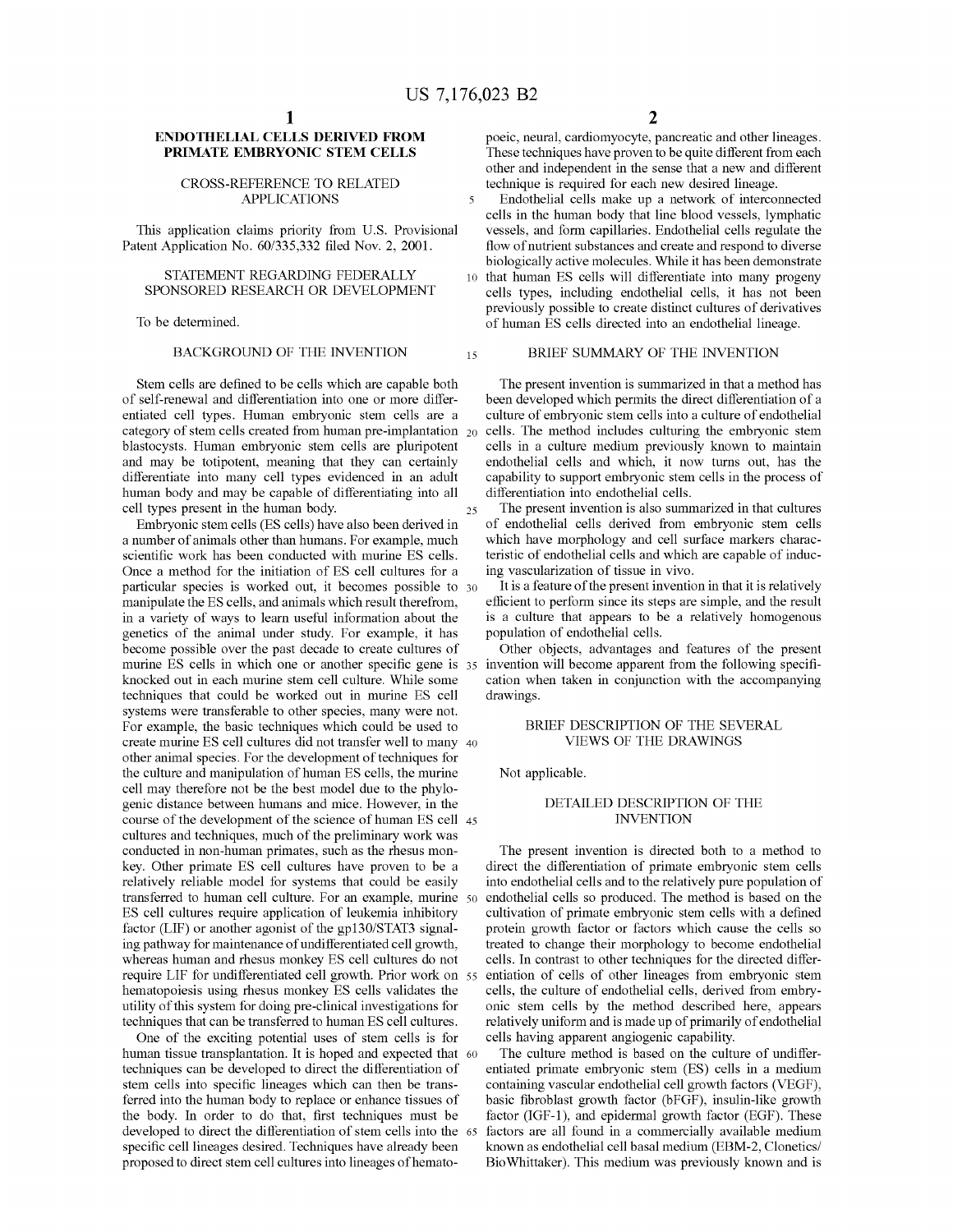used to sustain endothelial cells in culture. It was not previously known that this medium could be used to support the differentiation of ES cells into endothelial cells. While this combination of growth factors has been found to be sufficient to support the differentiation of ES cells into 5 endothelial cells, it may not be necessary to use all four factors in the culture medium, and whether or not one of the factors can be omitted can readily be ascertained by empirical experimentation without departing from the concept of obtained with human ES cells. Human endothelial cells the present invention.

What separates this method from prior art derivation of heterogeneous mixtures including endothelial cells is the relative uniformity of the transition of the cell culture from ES cells to endothelial cells. Other methods were tried, without success, to achieve this transition, such as applica- 15 tion of phorbol esters, co-cultivation with stromal cells plus serum and isolation of endothelial cells from embryoid bodies. None of these efforts reproducibly yielded cultures of predominantly endothelial cells. In contrast, the method described here is simple and efficient and results in a cell 20 culture of morphologically similar cells having the characteristics of endothelial cells.

The culture of endothelial cells made by the present invention will have certain characteristics. The cells have a characteristic morphology, similar to elongated or stellate shaped endothelial cells. In contrast, ES cells grown in other media differentiate into a heterogeneous population of cell types with no distinct endothelial-appearing cells. The endothelial cells rapidly form tubular structures when placed in Matrigel  $(TM)$  medium. The endothelial cells are positive 30 for presence of the von Willebrand factor (vWF) and have high levels of *Ulex europaeus* agglutinin 1 (UEA-1) binding, as well as expression of the intergrin  $\alpha \alpha \beta 3$  and the surface antigen CD146. These cells also will take up acetylated LDL, another trait characteristic of endothelial cells. These 35 medium was removed from the ES cells 24 hours after cells do lack expression of CD31 and VE-cadherin, two antigens commonly, but not always, present on the surface of endothelial cells. These endothelial cells have the ability, when transferred into a SCID (severe combined immunodeficient) mouse together with tumor cells, to effect the 40 vascularization of the resulting tumor, thus demonstrating the ability of the cells both to recruit and to participate in vascularization in vivo. The ability of these cell to participate in vascularization is particularly noteworthy, since that attribute makes in possible to transplant genetically altered endothelial cells into a tissue requiring vascularization with the altered cells surviving in vivo in the vascular matrix created to therefore express whatever gene was inserted into the cells.

In contrast to other cell types which can be induced to 50 form from embryonic stem cells, the endothelial cell culture described and characterized here is relatively homogenous in cells committed to the derivative lineage, i.e. to be endothelial cells. The ES derived endothelial cell culture is formed of cells having a uniform morphology and exhibiting 55 the characteristics of endothelial cells. Given the limits of present cell culture technology, however, it cannot be said with certainty that the ES derived endothelial cell culture is entirely free of other cell types. What can be said is that the ES derived endothelial cell culture is predominantly composed of endothelial cells and is a practical source of cells which will act as endothelial cells to promote and participate in vascularization of tissues when transplanted into a host in vivo. Using a common test for endothelial character, the ability to bind the *Ulex europaeus* agglutinin 1 (UEA-1) 65 lectin, it has been found that reproducible over 90% of the cells in the derivative culture do bind the UEA-1 lectin.

While in some variations of the method the percentage of cells which bind to UEA-1 might vary, in cultures of endothelial cells made by the method described here, at least 75%, and more preferably, over 90%, of the cells in the culture will test positive for the ability to bind the UEA-1 lectin.

While the examples below were conducted with rhesus monkey ES cells, the same processes and result can be derived from ES cells offer the possibility to develop tissues transplantable into human patients. Transplantation of endothelial cells would be desirable for those applications in which vascularization of ischemic tissue is needed. In addition, the introduction of endothelial cells may be useful in any location on the body where improved vascularization is needed. Since the precursor ES cells can be grown in any number, this makes possible the generation of large numbers of endothelial cells for clinical experimentation or treatment.

### EXAMPLES

# Methods

Cell Culture

Undifferentiated rhesus monkey ES cells (R366.4 cell line) were cultured as previously described (Thomson et al. Proc. Natl. Acad. Sci. USA 92:7844-7848 (1996)). Briefly R366.4 cells were co-cultured with irradiated mouse embryonic fibroblast (MEF) cells in medium containing DMEM, 20% FBS (Hyclone, Ogden Utah), 2 mM L-glutamine (Sigma, St. Louis, Mo.), 0.1 mM 2-mercaptoethanol (Sigma), and 1% MEM non-essential amino acids (Invitrogen). Undifferentiated cells were fed daily with fresh medium and passaged onto new MEFs approximately every 5-7 days. To promote endothelial cell differentiation, the plating and replaced with medium consisting of EGM2, 5% FBS, VEGF, bFGF, IGF-1, EGF, and ascorbic acid (EGM2) (EGM2-MV Bullet Kit, Clonetics/BioWhittaker, Walkersville, Md.). The ES cells were differentiated for 29 days in the EGM2 medium, which was changed every 3-5 days. Differentiated rhesus ES cells, were dissociated with 0.05% trypsin/0.53 mM EDTA (GIBCO/BRL) for 5 minutes, centrifuged, and re-plated in EGM2 in 10 cm tissue culture dishes without irradiated MEF cells. After 24 hours nonadherent cells were removed and adherent cells were fed fresh medium. The rhesus ES cell-derived endothelial cells (RESDECs) could be grown to confluence and serially passaged and expanded in the EBM2 medium.

Human umbilical vein cells (HUVECs) (Clonetics/Biowhittaker) were also grown and passaged in EGM2 by known methods.

Tube Formation on Matrigel

0.2 ml of Matrigel (Becton Dickinson) was added to each well of a 24 well tissue culture plate and allowed to solidify at 37° C. for at least 30 minutes. Following gelation, 0.2 ml of a cell suspension containing  $5 \times 10^4 - 1 \times 10^5$  RESDECs was placed on top of the Matrigel. The cultures were incubated at 37 $\degree$  C./5% CO<sub>2</sub> and observed at 24, 48, and 72 hours for rearrangement of cells into tube-like capillary structures. Individual experiments were performed in triplicate and representative wells recorded by photomicrography.

VEGF and bFGF ELISA

RESDECs were cultured for 3 days in the absence of VEGF or bFGF in EGM2, EGM2 supplemented with 10% Knockout serum replacer (GIBCO) instead of FBS, or DMEM supplemented with 10% FBS. After 72 hours the conditioned media (CM) was collected and centrifuged to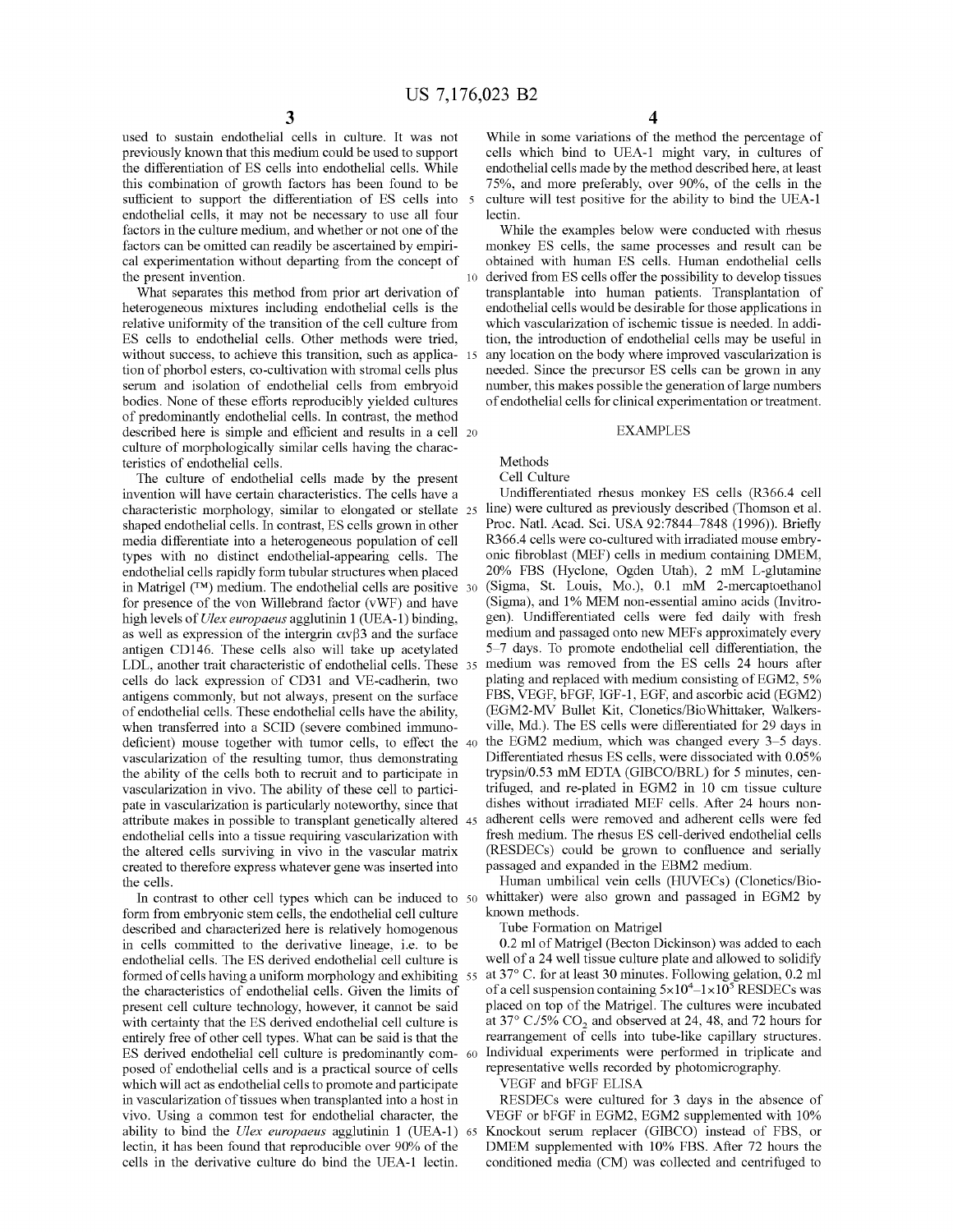remove dead cells. EGM2 medium alone served as a negative control. The amount of VEGF or bFGF in the CM was analyzed by colorimetric ELISA assay (R & D systems, Minneapolis, Minn.).

Flow Cytometry

RESDECs were washed with  $Ca^{2+}$  and  $Mg^{2+}$  free PBS and detached from the monolayer with 0.05% trypsin/0.53 mM EDTA for 5 minutes. The dissociated cells were centrifuged and washed with FACS medium consisting of PBS supplemented with 2% FBS and 0.1% sodium azide. After filtration through SO-micron nitex, the single-cell suspension was measured in aliquots and stained with either isotype control or antigen-specific antibodies diluted to appropriate concentrations in FACs media. Cell surface antigen expression was analyzed using antigen-specific primary antibody followed by fluorescent-tagged secondary antibodies (indirect staining), or fluorescently-conjugated antigen-specific antibodies (Direct staining). Appropriate unconjugated mouse and goat IgGs (both Sigma) as well as FITC-conjugated mouse IgG (Pharmingen San Diego, Calif.)) were used as isotype controls. Unconjugated antigen-specific antibody against flk-1 (Research Diagnostics) was detected with a FITC labeled anti-goat IgG antibody (Sigma). Unconjugated antibodies against VEGF receptor **1** (Flt-1) and VEGF receptor **2** (flk-1) (both Sigma) were detected with a FITC 25 labeled goat anti-mouse IgG (Caltag). Unconjugated P1H12 antibody (mouse IgGl, provided by Dr. Robert Hebbel, University of Minn.) was detected with rat anti-mouse IgG-FITC conjugated secondary antibody (Caltag). The cells were also tested for expression of the VEGF receptor 30 using a biotinylated VEGF Kit (R&D Systems) and for their ability to bind the *Ulex europaeus* agglutinin 1 (UEA-1) (Vector labs). Direct conjugated antibodies used were HLA-A, B, C-FITC (Pharmingen) and  $\alpha V\beta 3/c1$  LM609-FITC (Chemicon). Human umbilical vein cells (HUVEC) (Clonetics) served as a positive control. Cells were analyzed without fixation on a FACScan or FACs Calibur (Becton Dickinson) using propidium iodide to exclude dead cells. Data analysis was carried out using CellQuest software (Becton Dickin-

#### Immunostaining

Analysis for the acetylated LDL receptor was performed by diluting diIAcLDL (Molecular Probes) in serum-free EGM2. Cells were washed twice and incubated overnight in EGM2 medium containing diIAcLDL. After washing, the cells were observed by fluorescence microscopy (UV, rhodamine filter). HUVECs were used as a positive control.

Expression of von Willebrand factor protein (vWF) (DAKO) was detected with a goat anti-rabbit IgG-FITC  $_{50}$ secondary antibody (Sigma). Cells were fixed and incubated at room temperature for one hour with vWF, washed, and incubated for 30 minutes in the secondary antibody. After a final wash, cells were observed by fluorescence microscopy (UV, FITC filter). HUVECS again served as a positive  $_{55}$  Immunophenotyping control.

#### Matrigel Plugs

In one experiment SCID mice (Balb/Scid, Harlan Sprague Dawley) were injected subcutaneously with 0.5 ml Matrigel (Becton Dickinson) containing  $5 \times 10^5 - 1 \times 10^6$  RESDECs. A second experiment was performed implanting a sponge containing the RESDECs into the solidified Matrigel. The Matrigel plugs were removed after 14, 21, 35, and 42 days. Vessels were observed by injecting high molecular weight FITC-dextran (Sigma) intravenously a few minutes before 65 removing and fixing the plugs. Standard H/E slides were also prepared.

**6** 

In Vivo Studies Adherent RESDECs were harvested by trypsinization and mixed with the mouse mammary carcinoma, C755 cell line. In two separate experiments Balb/c-SCID mice were 5 injected subcutaneously with either  $1 \times 10^6$  C755 tumor cells, or  $1\times10^6$  RESDECs, or with a mixture of  $1\times10^6$  tumor cells and  $1\times10^6$  RESDECs. After initial growth, tumors were measured by caliper every 3-5 days. Approximately three weeks after transplantation all mice were sacrificed for 10 histochemical analysis of the grown tumors. Mice injected with only RESDECs failed to grow tumors.

Immunohistochemical Staining of Tumors

In the first experiment tumors were isolated and fixed in 10% formalin for the preparation of paraffin sections. To prepare frozen sections tumors were fixed in 2% paraformaldehyde. All sections were mounted onto Fisher Superfrost slides. Using the standard ABC technique (VectaStain Elite ABC kit, Vector labs) sections were processed for expression of HLA-class I A, B, C (W6/32 antibody,  $\text{IgG}_{2a}$ ) and CD31 (IgG<sub>1</sub>) (Novacastra, Vector). Mouse IgG1 (Sigma) and  $\text{IgG}_{2a}$  (Southern Biotechnology) were used as isotype controls. The peroxidase activity was visualized with a DAB substrate (Vector) and sections were counterstained with hematoxylin.

Results

Derivation of Endothelial Cells from Rhesus Monkey ES Cells:

Rhesus monkey ES cells were grown in EGM2 medium containing VEGF, bFGF, EGF, and IGF as described in materials and methods. After approximately 5-10 days, these ES cells assumed a uniform morphology similar to elongated or stellate-shaped endothelial cells. In contrast, ES cells grown in medium supplemented with FBS alone differentiated into a heterogeneous cell population with no distinct endothelial-appearing cells. The potential endothelial cells were serially passaged and expanded for approximately 20 population doublings while grown in EGM2 with maintenance of a homogeneous appearance. As an initial test of endothelial cell characteristics, these cells were placed in son). 40 Matrigel-based medium where they rapidly formed tube-like capillary structures similar those formed by HUVEC or other endothelial cell populations when placed in Matrigelbased medium. Cytogenetic studies showed all cells have a normal rhesus monkey 40 XY karyotype. These cytogenetic 45 results were important to demonstrate that these cells were not transformed after prolonged culture, nor were they derived from potentially contaminating mouse embryonic fibroblast cells that are used for the growth of undifferentiated ES cells.

> Electron micrographs of the rhesus ES cell-derived cells demonstrate typical endothelial cell features. These include multiple dense round or rod-shaped Weibel-Palade bodies, tight junctions between cells, and endocytic/exocytic vesicles.

Next, immunohistochemical staining of these rhesusderived endothelial-like cells demonstrated the presence von Willebrand factor (vWF), the ability for these cells to rapidly take-up acetylated LDL and the ability to bind the UEA-1 lectin. Flow cytometric studies confirmed high levels of UEA-1 binding, as well as expression of the integrin  $\alpha v \beta 3$ and the surface antigen CD146 recognized by the P1H12 antibody. These proteins have been shown to be important in endothelial cell-cell interactions. These results led us to call these rhesus embryonic stem cell-derived endothelial cells (RESDECs). Surprisingly, antibodies against the VEGF receptors flk-1 and flt-1 did not bind these RESDECs,